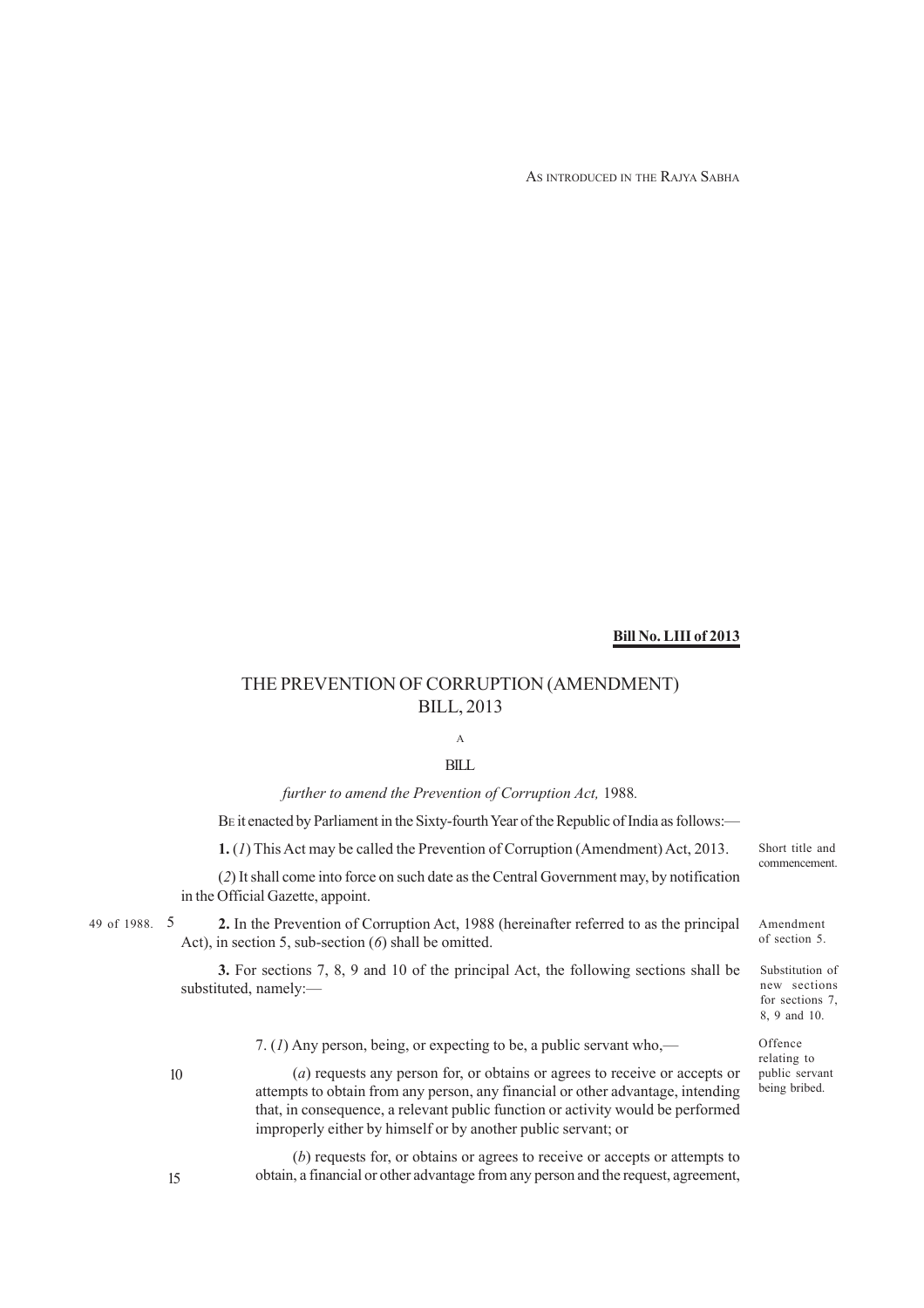acceptance or attempt itself constitutes the improper performance of a relevant public function or activity; or

(*c*) requests for, or obtains or agrees to receive or accepts or attempts to obtain, a financial or other advantage as a reward for the improper performance (whether by himself or by another public servant) of a relevant public function 5 or activity; or

(*d*) performs, or induces another public servant to perform, improperly a relevant public function or activity in anticipation of or in consequence of requesting, agreeing to receive or accepting a financial or other advantage from any person,

shall be punishable, with imprisonment which shall not be less than three years but which may extend to seven years and shall also be liable to fine.

*Explanation* 1.—It shall be immaterial whether—

(*a*) such person being, or expecting to be, a public servant requests or obtains or agrees to receive or accepts, or attempts to obtain (or is to 15 request, agree to receive, or accept) the advantage directly or through a third party;

(*b*) the financial or other advantage is, or is to be, for the benefit of such person being or expecting to be, a public servant or another person.

*Explanation* 2.—It shall be immaterial, whether such person being, or expecting to be, a public servant knows or believes that the performance of the public function or activity is improper or whether the public servant who is induced to perform improperly a relevant public function or activity knows or believes that the performance of the public function or activity is 25 improper.

*Explanation* 3.—"Expecting to be a public servants" If a person not expecting to be in office agrees to receive or accepts or attempts to obtain from any person, any other financial or other advantage by deceiving such other person into a belief that he is about to be in office, and that he will then serve 30 him, he may be guilty of cheating, but he is not guilty of the offence defined in this section.

*Explanation* 4.—Where a public servant induces a person erroneously to believe that his influence with the Government has obtained a title or other benefit for that person and thus induces that person to give the public servant, 35 any financial or other advantage as a reward for this service, the public servant has committed an offence under this section.

(*2*) For the purposes of this Act,—

 $(a)$  a function or activity is a public function or activity, if—

(*i*) the function or activity is of a public nature;

40

10

20

(*ii*) the function or activity is performed in the course of a person's employment as a public servant;

(*iii*) the person performing the function or activity is expected to perform it impartially and in good faith; and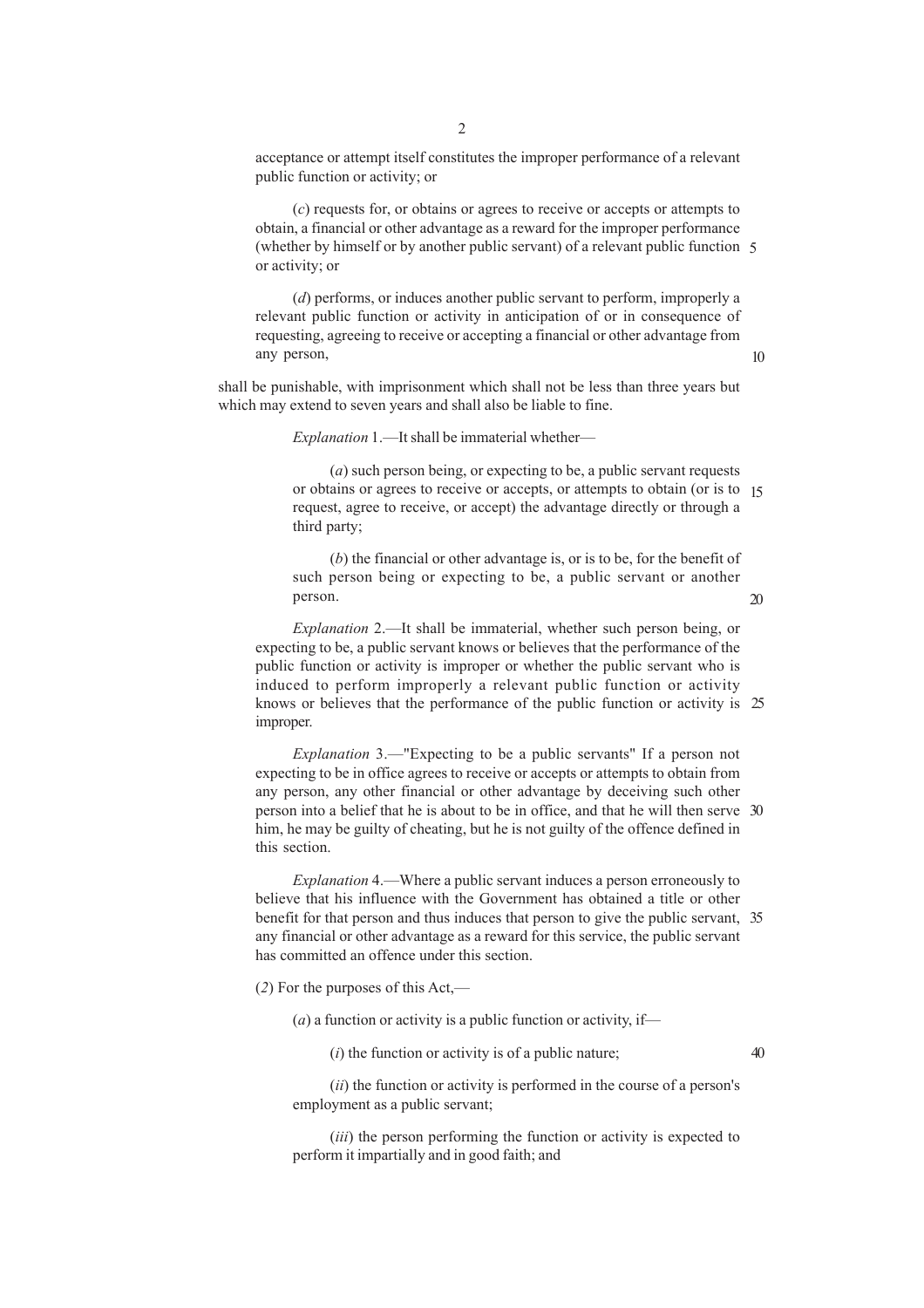|    | $(iv)$ the person performing the function or activity is in a position of<br>trust by virtue of performing it;                                                                                                                                                                                                                                                                                                                  |                                                   |
|----|---------------------------------------------------------------------------------------------------------------------------------------------------------------------------------------------------------------------------------------------------------------------------------------------------------------------------------------------------------------------------------------------------------------------------------|---------------------------------------------------|
|    | $(b)$ a public function or activity is performed improperly, if—                                                                                                                                                                                                                                                                                                                                                                |                                                   |
|    | $(i)$ it is performed in breach of a relevant expectation; and                                                                                                                                                                                                                                                                                                                                                                  |                                                   |
| 5  | (ii) there is a failure to perform the function or activity and that<br>failure is itself a breach of a relevant expectation;                                                                                                                                                                                                                                                                                                   |                                                   |
|    | $(c)$ "relevant expectation",—                                                                                                                                                                                                                                                                                                                                                                                                  |                                                   |
| 10 | $(i)$ in relation to a public function or activity performed, means the<br>performing of the public function or activity impartially or in good faith, as<br>the case may be;                                                                                                                                                                                                                                                   |                                                   |
| 15 | (ii) in relation to a public function or activity performed in a position<br>of trust (by virtue of performing such function or activity), means<br>any expectation as to the manner in which, or the reasons for which, the<br>function or activity will be performed that arises from the position of such<br>trust;                                                                                                          |                                                   |
|    | $(d)$ anything that a public servant does, or omits to do, arising from or in<br>connection with that person's past performance of a public function or activity<br>shall be treated as being done, or omitted, by that person in the performance of<br>that function or activity;                                                                                                                                              |                                                   |
| 20 | (e) the test of what is expected is a test of what a reasonable person in<br>India would expect in relation to the performance of the type of public function<br>or activity concerned.                                                                                                                                                                                                                                         |                                                   |
|    | 8. Any person who-                                                                                                                                                                                                                                                                                                                                                                                                              | Offence                                           |
| 25 | $(a)$ offers, promises or gives a financial or other advantage to another<br>person, and intends such financial or other advantage-                                                                                                                                                                                                                                                                                             | relating to<br>bribing of a<br>public<br>servant. |
|    | $(i)$ to induce a public servant to perform improperly a public function<br>or activity; or                                                                                                                                                                                                                                                                                                                                     |                                                   |
|    | ( <i>ii</i> ) to reward such public servant for the improper performance of<br>such public function or activity; or                                                                                                                                                                                                                                                                                                             |                                                   |
| 30 | (b) offers, promises or gives a financial or other advantage to a public<br>servant and knows or believes that the acceptance of such financial or other<br>advantage by the public servant would itself constitute the improper performance<br>of a relevant public function or activity,                                                                                                                                      |                                                   |
| 35 | shall be punishable with imprisonment which shall not be less than three years but<br>which may extend to seven years and shall also be liable to fine:                                                                                                                                                                                                                                                                         |                                                   |
|    | Provided that when the offence under this section has been committed by a<br>commercial organisation, such commercial organisations shall be punishable with<br>fine.                                                                                                                                                                                                                                                           |                                                   |
|    | <i>Explanation</i> .—It shall be immaterial whether the person to whom the financial or other<br>40 advantage is offered, promised or given is the same person as the person who is to perform,<br>or has performed, the public function or activity concerned, and, it shall also be immaterial<br>whether such financial or other advantage is offered, promised or given by the person<br>directly or through a third party. |                                                   |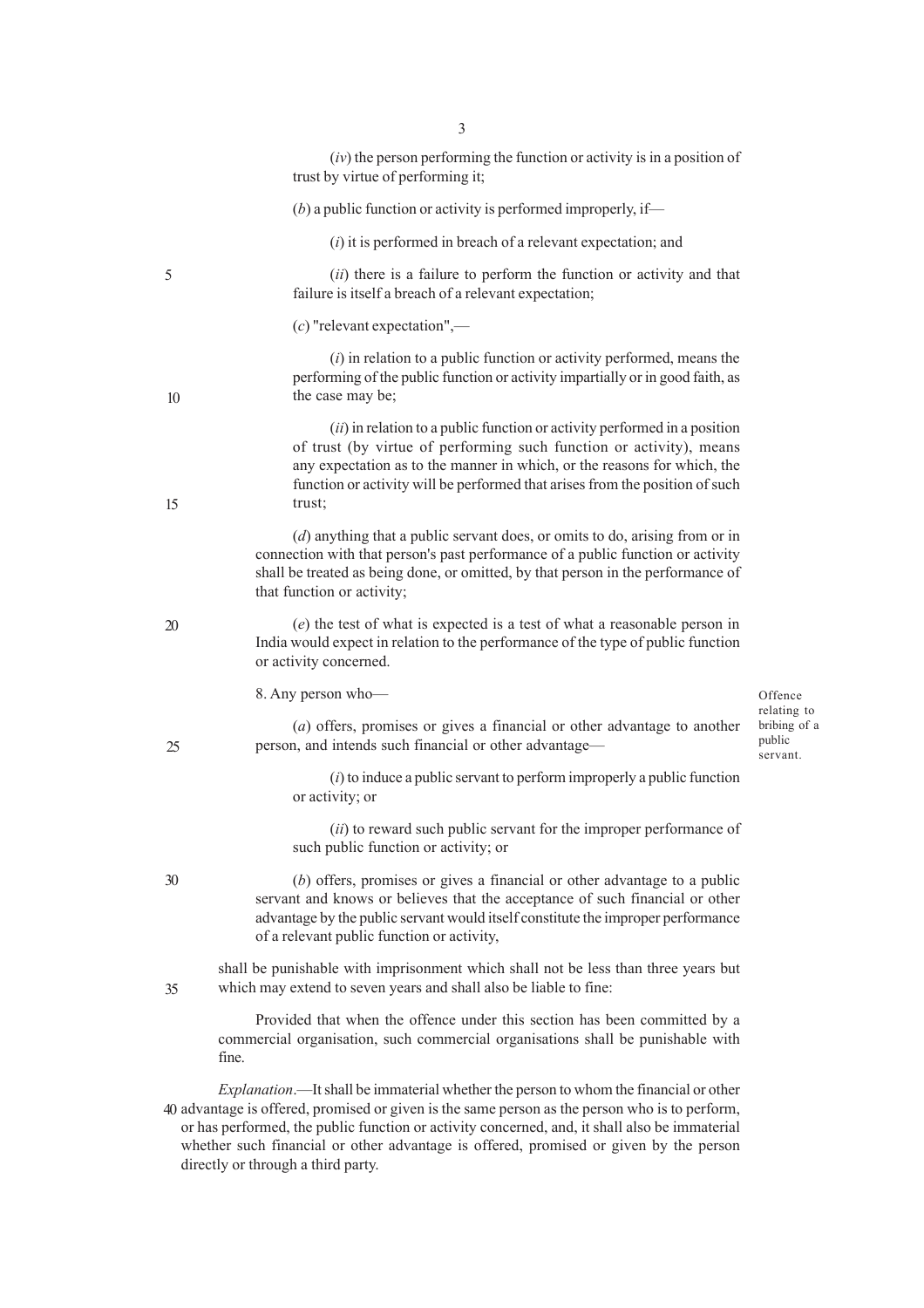**Offence** relating to bribing a public servant by a commercial organisation.

9. (*1*) A commercial organisation shall be guilty of an offence and shall be punishable with fine, if any person associated with the commercial organisation offers, promises or gives a financial or other advantage to a public servant intending—

(*a*) to obtain or retain business for such commercial organisation; and

(*b*) to obtain or retain an advantage in the conduct of business for such 5 commercial organisation:

Provided that it shall be a defence for the commercial organisation to prove that it had in place adequate procedures designed to prevent persons associated with it from undertaking such conduct.

(*2*) For the purposes of this section, a person offers, promises or gives a financial 10 or other advantage to a public servant if, and only if, such person is, or would be, guilty of an offence under section 8, whether or not the person has been prosecuted for such an offence.

(*3*) For the purposes of section 8 and this section,—

(*a*) "commercial orgnisation" means—

15

 $30$ 

(*i*) a body which is incorporated in India and which carries on a business, whether in India or outside India;

(*ii*) any other body which is incorporated outside India and which carries on a business, or part of a business, in any part of India;

(*iii*) a partnership firm or any association of persons formed in India 20 and which carries on a business (whether in India or outside India); or

(*iv*) any other partnership or association of persons which is formed outside India and which carries on a business, or part of a business, in any part of India;

(*b*) "business" includes a trade or profession or providing service including 25 charitable service;

(*c*) a person is said to be associated with the commercial organisation if, disregarding any offer, promise or giving a financial or other advantage which constitutes offence under sub-section (*1*), such person is a person who performs services for or on behalf of the commercial organisation.

*Explanation* 1.—The capacity in which the person performs services for or on behalf of the commercial organisation shall not matter irrespective of whether such person is employee or agent or subsidiary of such commercial organisation.

*Explanation* 2.—Whether or not the person is a person who performs services for or on behalf of the commercial organisation is to be determined by reference to all 35 the relevant circumstances and not merely by reference to the nature of the relationship between such person and the commercial organisation.

*Explanation* 3.—If the person is an employee of the commercial organisation, it shall be presumed unless the contrary is proved that such person is a person who performs services for or on behalf of the commercial organisation. 40

(*4*) Notwithstanding anything contained in the Code of Criminal Procedure, 1973, the offence under section 8 and this section shall be cognizable.

2 of 1974.

Person in charge of commercial organisation to be guilty of offence.

10. (*1*) Where a commercial organisation has been guilty of an offence under section 9, every person who at the time the offence was committed was in charge of, and was responsible to, the commercial organisation for the conduct of the business 45of the commercial organisation shall be deemed to be guilty of the offence and shall be punishable with imprisonment which shall not be less than three years but which may extend to seven years and shall also be liable to fine: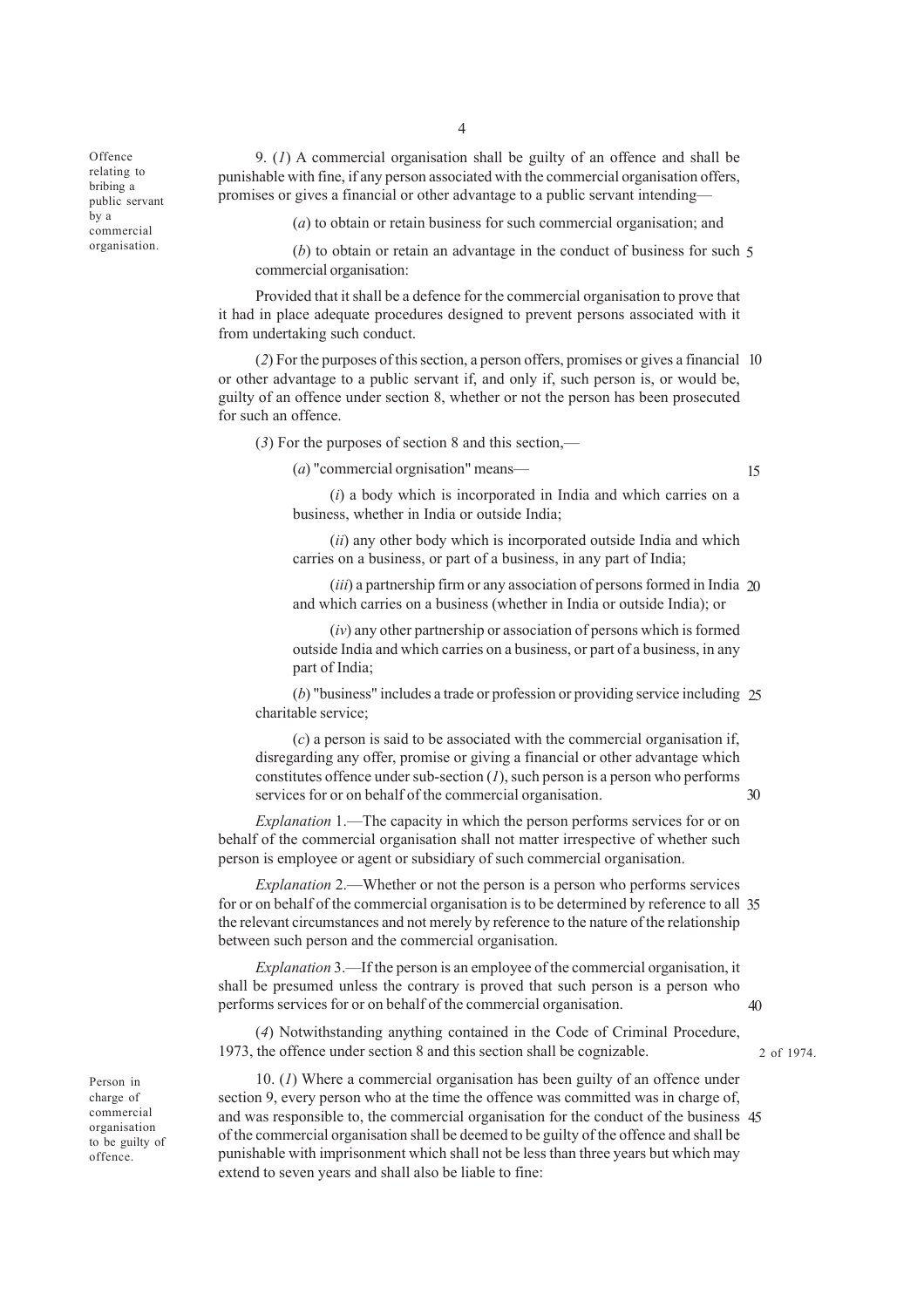Provided that nothing contained in this sub-section shall render any such person liable to any punishment, if he proves that the offence was committed without his knowledge or that he has exercised all due diligence to prevent the commission of such offence.

(*2*) Notwithstanding anything contained in sub-section (*1*), where an offence under 5 section 9 has been committed by a commercial organisation and it is proved that the offence has been committed with the consent or connivance of, or is attributable to, any neglect on the part of any director, manager, secretary or other officer of the commercial organisation, such director, manager, secretary or other officer shall also be deemed to be guilty of the offence and shall be liable to be proceeded against and punished accordingly under this 10 section.

*Explanation*.—For the purposes of this section, "director", in relation to a firm, means a partner in the firm.'.

**4.** Section 11 of the principal Act shall be omitted.

**5.** For section 12 of the principal Act, the following section shall be substituted, 15 namely:-

"12. Whoever abets any offence punishable under this Act, whether or not that offence is committed in consequence of that abetment, shall be punishable with imprisonment for a term which shall be not less than three years but which may extend to seven years and shall also be liable to fine.".

**6.** For sub-section (*1*) of section 13 of the principal Act, the following shall be substituted, namely:— 20

'*(1)* A public servant is said to commit the offence of criminal misconduct,—

*(a)* if he dishonestly or fraudulently misappropriates or otherwise converts for his own use any property entrusted to him or under his control as a public servant or allows any other person so to do; or

*(b)* if he intentionally enriches himself illicitly during the period of his office and, he or any person on his behalf, is in possession or has, at any time during the period of his office, been in possession for which the public servant cannot satisfactorily account, of pecuniary resources or property disproportionate to his known sources of income.

*Explanation.—*For the purpose of this section,"known sources of income" means income received from any lawful source.'.

**7.** For section 14 of the principal Act, the following section shall be substituted, namely:— Substitution of new section for section 14

"14. Whoever convicted of an offence under this Act subsequently commits an offence punishable under this Act, shall be punishable with imprisonment for a term which shall be not less than three years but which may extend to ten years and shall also be liable to fine.". Punishment for habitual offender. 35

**8.** In section 15, for the words, brackets and letters "clause *(c)* or clause *(d)",* the word, brackets and letter "clause *(a)"* shall be substituted. 40 Amendment of section 15.

**9.** After Chapter IV of the principal Act, the following Chapter shall be inserted, namely:— Insertion of new Chapter

#### CHAPTER IV A

#### ATTACHMENT AND FORFEITURE OF PROPERTY

18A. In this Chapter, unless the context otherwise requires,—

*(1)* "date of termination of criminal proceedings" means—

30

45

25

IVA.

Substitution of new section for section 12. Punishment

Omission of section 11.

for abetment of offences defined in the Act.

Amendment of section 13.

Definitions.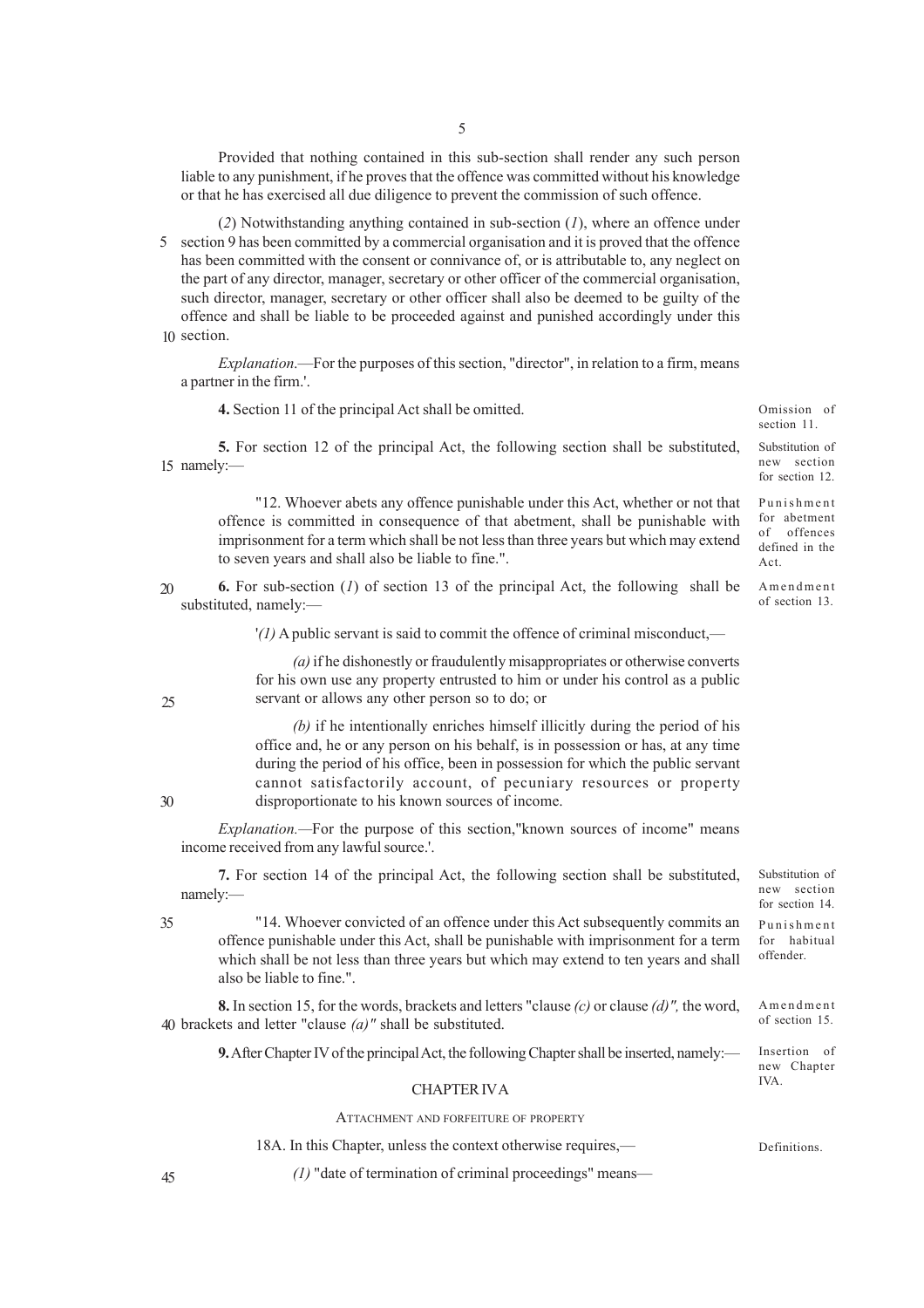*(a)* where such proceedings are taken to the Supreme Court in appeal, whether on the certificate of a High Court or otherwise, the date on which the Supreme Court passes its final orders in such appeal; or

*(b)* where such proceedings are taken to the High Court and orders disposing of the proceedings are passed thereon and— 5

*(i)* no application for a certificate for leave to appeal to the Supreme Court is made to the High Court, the day immediately following the expiry of ninety days from the date on which the High Court passes its final orders;

*(ii)* an application for a certificate for leave to appeal to the 10 Supreme Court has been refused by the High Court, the day immediately following the expiry of sixty days from the date of the refusal of the certificate;

(*iii*) a certificate for leave to appeal to the Supreme Court has been granted by the High Court, but no appeal is lodged in the 15 Supreme Court, the day immediately following the expiry of thirty days from the date of the order granting the certificate; or

*(c)* where such proceedings are not taken to the High Court, the day immediately following the expiry of sixty days from the date of the last judgment or order of a special Judge in the proceedings;

*(2)* "property" means any property or assets of every description, whether corporeal or incorporeal, movable or immovable, tangible or intangible and includes deeds and instruments evidencing title to, or interest in such property or assets.

18B. *(1)* Where any police officer authorised to investigate any offence under 25 section 17 has reason to believe that any person has committed any offence under this Act and such person has procured money or other property by means of such offence, the Investigating Officer may, with the prior approval of the Central Government or the State Government, as the case may be, at any stage, whether or not any court has taken cognizance, move an application before the special Judge appointed under section 3 30 for attachment of the said money or property or if such money or property cannot, for any reason, be attached, other property of the said person of value as nearly as may be equivalent to that of the aforesaid money or other property.

*(2)* An application under sub-section *(1)* shall be accompanied by one or more affidavits, stating the grounds on which the belief that the said person has committed 35 any offence under this Act is founded and the amount of money or value of other property believed to have been procured by means of the offence.

*(3)* The application shall also furnish—

*(a)* any information available as to the location for the time being of any such money or other property, and shall, if necessary, give particulars, including 40 the estimated value, of other property of the said person;

*(b)* the names and addresses of any other persons believed to have or to be likely to claim, any interest or title in the property of the said person.

18C. *(1)* Upon receipt of any application under section 18B, the special Judge shall, unless for reasons to be recorded in writing, he is of the opinion that there exists no *prima facie* grounds for believing that the person in respect of whom the application is made has committed any offence under this Act or that such person has procured thereby any money or other property, pass without delay an *ad interim* order attaching the money or other property alleged to have been so procured, or if it transpires that such money or other property is not available for attachment, such other property of 50such person of equivalent value as the special Judge may think fit: 45

Provided that the special Judge may, if he thinks fit, before passing such order, and before refusing to pass such order, examine the person or persons making the affidavit accompanying the application.

Application for attachment.

*Ad interim* attachment.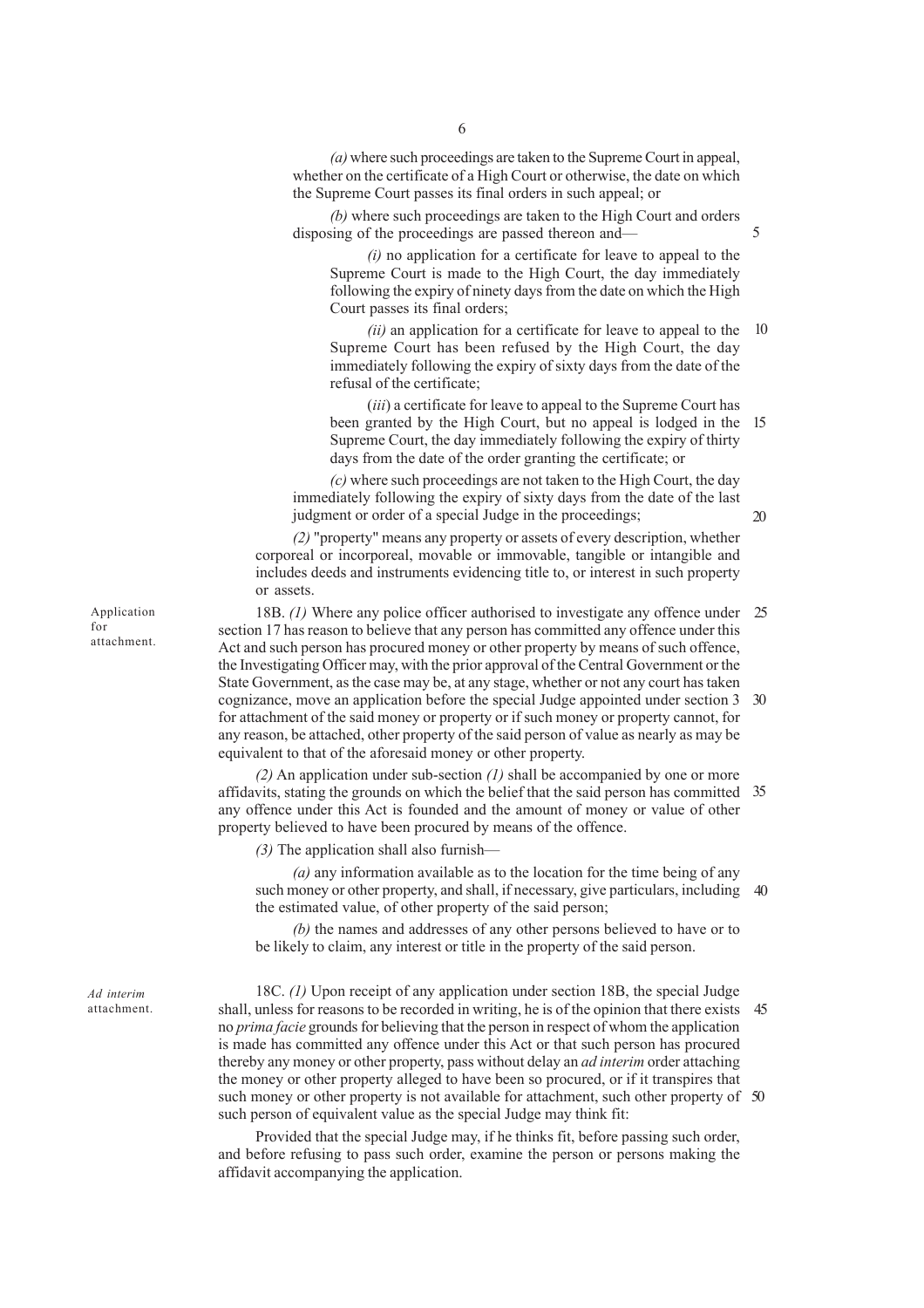7

*(2)* At the same time as he passes an order under sub-section *(1)*, the special Judge shall issue to the person whose money or other property is being attached, a notice accompanied by copies of the order, the application, affidavits and of the evidence, if any, recorded, calling upon him to show cause why the order should not be made absolute.

*(3)* The special Judge shall also issue notices, accompanied by copies of the documents accompanying the notice under sub-section (*2*), to all persons represented to him as having or being likely to claim, any interest or title in the property of the person to whom notice is issued under the said sub-section calling upon each such person to appear on the same date as specified in the notice under the said sub-section and make objection if he so desires to 5

10 the attachment of the property or any portion thereof on the ground that he has an interest in such property or portion thereof.

*(4)* Any person claiming an interest in the attached property or any portion thereof may, notwithstanding that no notice has been served upon him under this section, make an objection as aforesaid to the special Judge at any time before an order is passed under sub-15 section *(1)* or sub-section *(3)*, as the case may be, of section 18D.

18D. *(1)* If no cause is shown and no objections are made under section 18C on or before the specified date in the notice issued under sub-section (*2*) of section 18C, the special Judge shall forthwith pass an order making the *ad interim* order of attachment absolute.

(*2*) If cause is shown or any objections are made under section 18C, the special

20

5 of 1908.

25

Judge shall proceed to inquire the same and in so doing, as regards the examination of the parties and in all other respects he shall, subject to the provisions of this Chapter, follow the procedure and exercise all the powers of a court in hearing a suit under the Code of Civil Procedure, 1908 and any person making an objection under section 18C shall be required to adduce evidence to show that on the date of the attachment he had some interest in the propoerty attached.

(*3*) After inquiry under sub-section (*2*), the special Judge shall pass an order either making the *ad interim* order of attachment absolute or varying it by releasing a portion of the property from attachment or withdrawing the order:

30

35

40

45

Provided that the special Judge shall not—

(*a*) release from attachment any interest which he is satisifed that the person believed to have committed an offence under this Act, has in the property, unless he is also satisfied that there will remain under attachment an amount of the said person's property of value not less than that of the property believed to have been procured by the said person by means of the offence; or

(*b*) withdraw the order of attachment unless he is satisifed that the said person has not by means of the offence procured any money or other property.

18E. *(1)* Where the assets available for attachment of a person believed to have committed any offence under this Act are found to be less than the amount or value which he is believed to have procured by means of such offence, and where the special Judge is satisfied, by affidavit or otherwise, that there is reasonable cause for believing that the said person has, after the date on which the offence is alleged to have been committed, transferred any of his property otherwise than in good faith and for consideration, the special Judge may by notice require any transferee of such property (whether or not he received the property directly from the said person) to appear on a date to be specified in the notice and show cause why so much of the transferee's property as is equivalent to the proper value of property transferred should not be attached.

*(2)* Where the said transferee does not appear and show cause on the date specified in the notice under sub-section  $(1)$ , or where after inquiry in the manner provided in sub-section (*2*) of section 18D, the special Judge is satisfied that the transfer of the property to the said transferee was not in good faith and for consideration, the special Judge shall order the attachment of so much of the said transferee's property as is, in the opinion of the special Judge equivalent to the proper value of the property, transferred. 50 55

Inquiry of objections to attachment.

Attachment of property of *mala fide* transferees.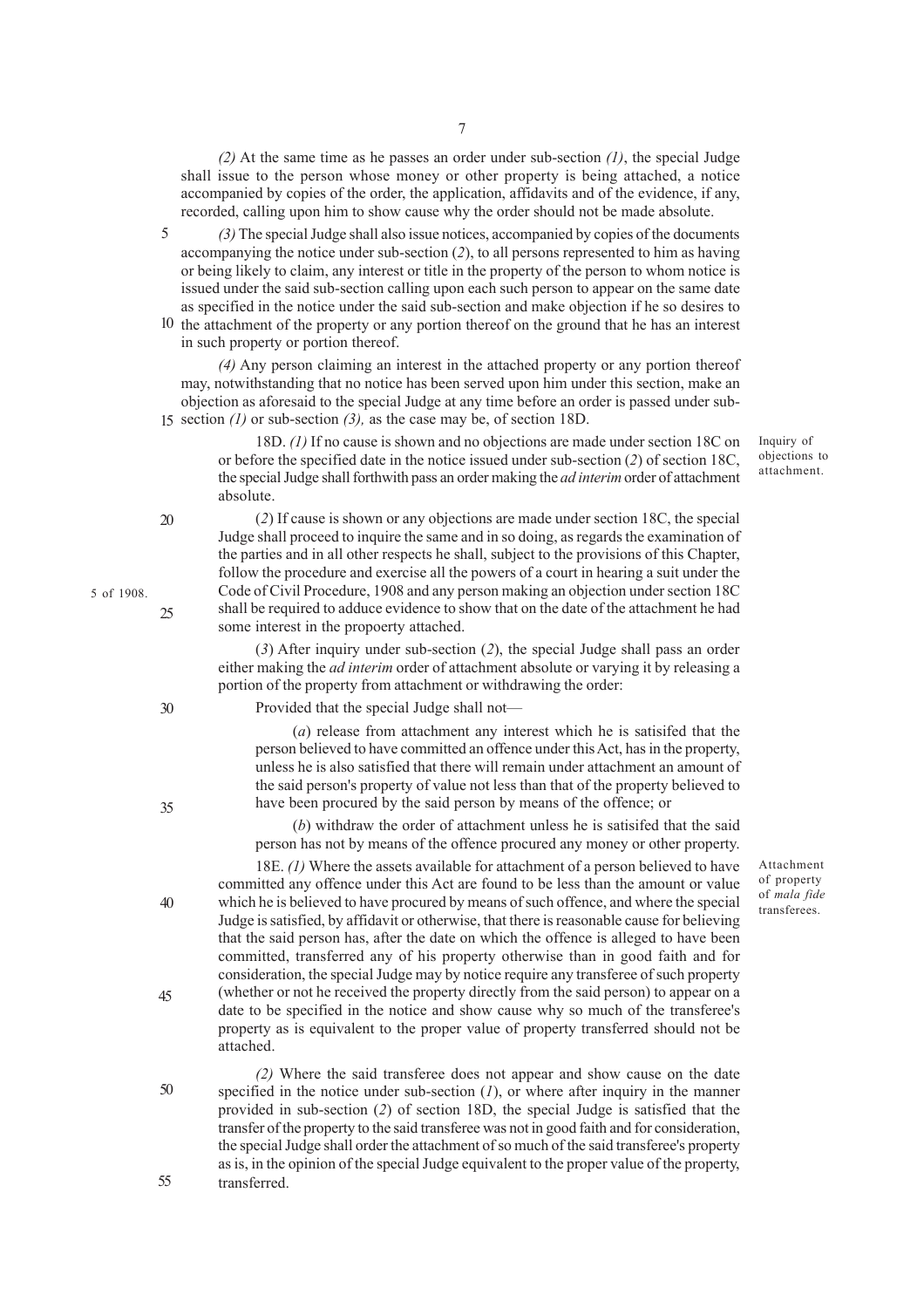Execution of orders of attachment.

Security in lieu of attachment.

Administration of attachment.

Duration of attachment.

Appeals.

18F. An order of attachment of property under this Chapter shall be carried into effect, so far as may be practicable, in the manner provided in the Code of Civil Procedure, 1908 for the attachment of property in execution of a decree.

18G. Any person whose property has been or is about to be attached under this Chapter may, at any time, apply to the special Judge to be permitted to give security in 5 lieu of such attachment and where the security offered and given is in the opinion of the special Judge, satisfactory and sufficient, he may withdraw or, as the case may be, refrain from passing the order of attachment.

18H. *(1)* The special Judge may, on the application of any person interested in any property attached under this Chapter and after giving the officer or any other person authorised in this behalf by the State Government or, as the case may be, the Central Government, an opportunity of being heard, make such orders as the special Judge considers just and reasonable for— 10

*(a)* providing from such attached property, as the applicant claims, an interest in, such sums as may be reasonably necessary for the maintenance of 15 the applicant and of his family, and for the expenses connected with the defence of the applicant where criminal proceedings have been instituted against him in any court for the offence;

*(b)* safeguarding, so far as may be practicable, the interests of any business affected by the attachment, and in particular, the interests of any partners in 20 such business.

*(2)* Where it appears to the special Judge to be just and convenient, he may, by order appoint a receiver to manage any property attached under this Chapter in accordance with such instructions as the special Judge may, from time to time, think fit to give and where a receiver is so appointed, the provisions of rules 2, 3, 4 and 5 of 25 Order XL of the First Schedule to the Code of Civil Procedure, 1908 shall be applicable.

18-I. An order of attachment of property under this Act shall, unless it is withdrawn earlier in accordance with the provisions of this Act, continue in force—

*(a)* where no court has taken cognizance of the alleged offence at the time when the order is applied for, one year from the date of the order under subsection *(1)* of section 18C or sub-section *(2)* of section 18E, as the case may be, unless cognizance of such offence is, in the meantime taken by the court, or unless the special Judge on application by the Investigating Officer showing reasons for non-completion of the investigation and if the Judge is satisfied that reasonable grounds exist, extends further period of attachment not exceeding six 35 months; 30

*(b)* where a court has taken cognizance of the alleged offence whether before or after the time when the order of attachment of property is made by the court, until orders are passed by the special Judge in accordance with the provisions of this Act, upon the termination of the criminal proceedings in respect 40 of the disposal of such property.

18J. *(1)* The State Government or, as the case may be, the Central Government or any person who has shown cause under section 18C or section 18E or has made an objection under section 18C or has made an application under section 18G or section 18H, if aggrieved by any order of the special Judge under any of the foregoing provisions of this Chapter, may appeal to the High Court within thirty days from the date on which the order appealed against was passed. 45

*(2)* Upon any appeal under sub-section *(1),* the High Court may, after giving such parties as it thinks proper an opportunity of being heard, pass such orders as it thinks fit.

8

5 of 1908.

5 of 1908.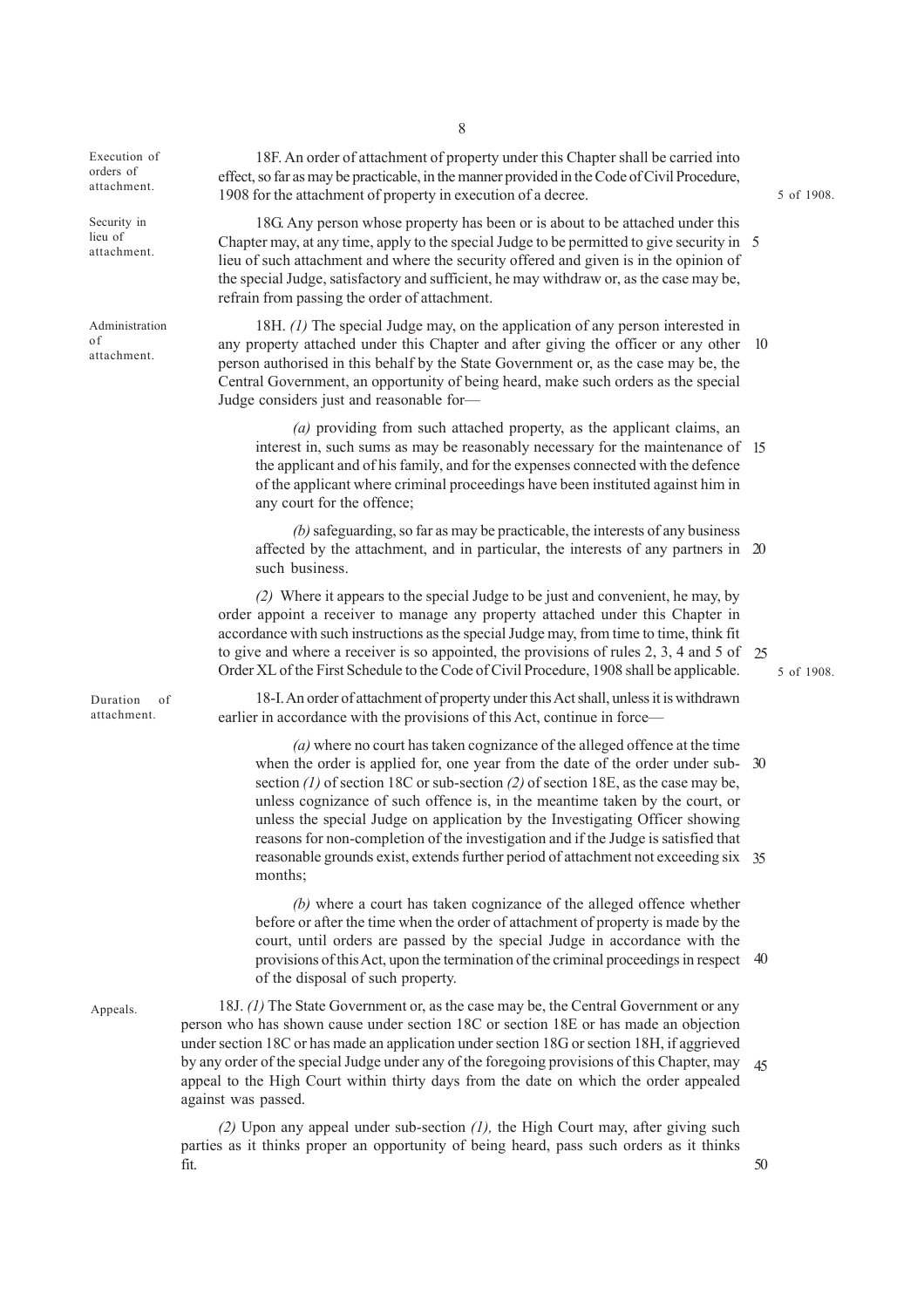*(3)* Until an appeal under sub-section *(1)* is finally disposed of by the High Court, no court shall, otherwise than in accordance with the provisions of section 18G or section 18L, pass any order in respect of the attachment of the property to which the appeal relates.

18K. *(1)* Where before judgment is pronounced in any criminal trial for any offence under this Act, it is represented to the court that an order of attachment of property has been passed under this Chapter in connection with such offence, the court shall, if it is convicting an accused, record a finding as to the amount of money or value of other property procured by the accused by means of the offence.

*(2)* In any appeal or revisional proceedings against such conviction, the appellate or revisional court shall unless it sets aside the conviction, either confirm such finding or modify it in such manner as it thinks proper.

*(3)* In any appeal or revisional proceedings against an order of acquittal passed in a trial, such as, is referred to in sub-section *(1)*, the appellate or revisional court, if it convicts the accused, shall record a finding, such as is referred to in that sub-section.

(*4*) Where the accused is convicted of any offence under this Act and where it appears that the offence has caused loss to more than one Government or authority or corporation or Government company referred to in sub-clause (*iii*) of clause (*c*) of section 2, the court shall, in the concerned finding referred to in the foregoing sub-sections, indicate the amount of loss sustained by each such Government or authority or corporation or Government company, as the case may be.

(*5*) Where the accused is convicted in the same trial of one or more offences specified under this Act, the court shall, in the concerned finding referred to in the foregoing sub-sections, indicate separately the amounts procured by means of the two classes of offences.

18L. (*1*) Upon the termination of any criminal proceedings for any offence under this Act in respect of which any order of attachment of property has been made under this Chapter or security given to in lieu thereof, the officer or any other person authorised by the State Government or, as the case may be, the Central Government in this behalf shall, without delay inform the special Judge, and shall where criminal proceedings have been taken in any court, furnish the special Judge with a copy of the judgment or order of the trying court and with copies of the judgment or orders, if any, of the appellate or revisional court thereon.

(*2*) Where it is reported by the officer or any other person referred to in sub-section (*1*) to the special Judge that cognizance of the alleged offence has not been taken or where the final judgment or order of the court is one of acquittal, the special Judge shall forthwith withdraw any orders of attachment of property made in connection with the offence, or where security has been given in lieu of such attachment, order such security to be returned.

(*3*) Where the final judgment or order of the court is one of conviction, the special Judge shall order that from the property of the convicted person attached under this Chapter or out of the security given in lieu of such attachment, there shall be forfeited to the Central Government or the State Government, as the case may be, such amount or value as is found in the final judgment or order of the court in pursuance of section 18K, to have been procured by the convicted person by means of the offence, together with the costs of attachment as determined by the special Judge and where the final judgment or order of the court has imposed or upheld a sentence of fine on the said person (whether alone or in conjunction with any other punishment), the special Judge may order, without prejudice to any other mode of recovery, that the said fine shall be recovered from the residue of the said attached property or the security given in lieu of attachment.

(*4*) Where the amounts ordered to be forfeited or recovered under sub-section (*3*) exceed the value of the property of the convicted person attached, and where the property of any transferee of the convicted person has been attached under section 18E, the special Judge shall order that the balance of the amount ordered to be forfeited under sub-section  $(3)$  together with the costs of attachment of the transferee's property as determined by the special Judge shall be forfeited to the Government from the

Disposal of attached property upon termination of criminal proceedings.

Court to evaluate property procured by offence.

9

15

5

10

20

25

30

40

35

45

- 
- 50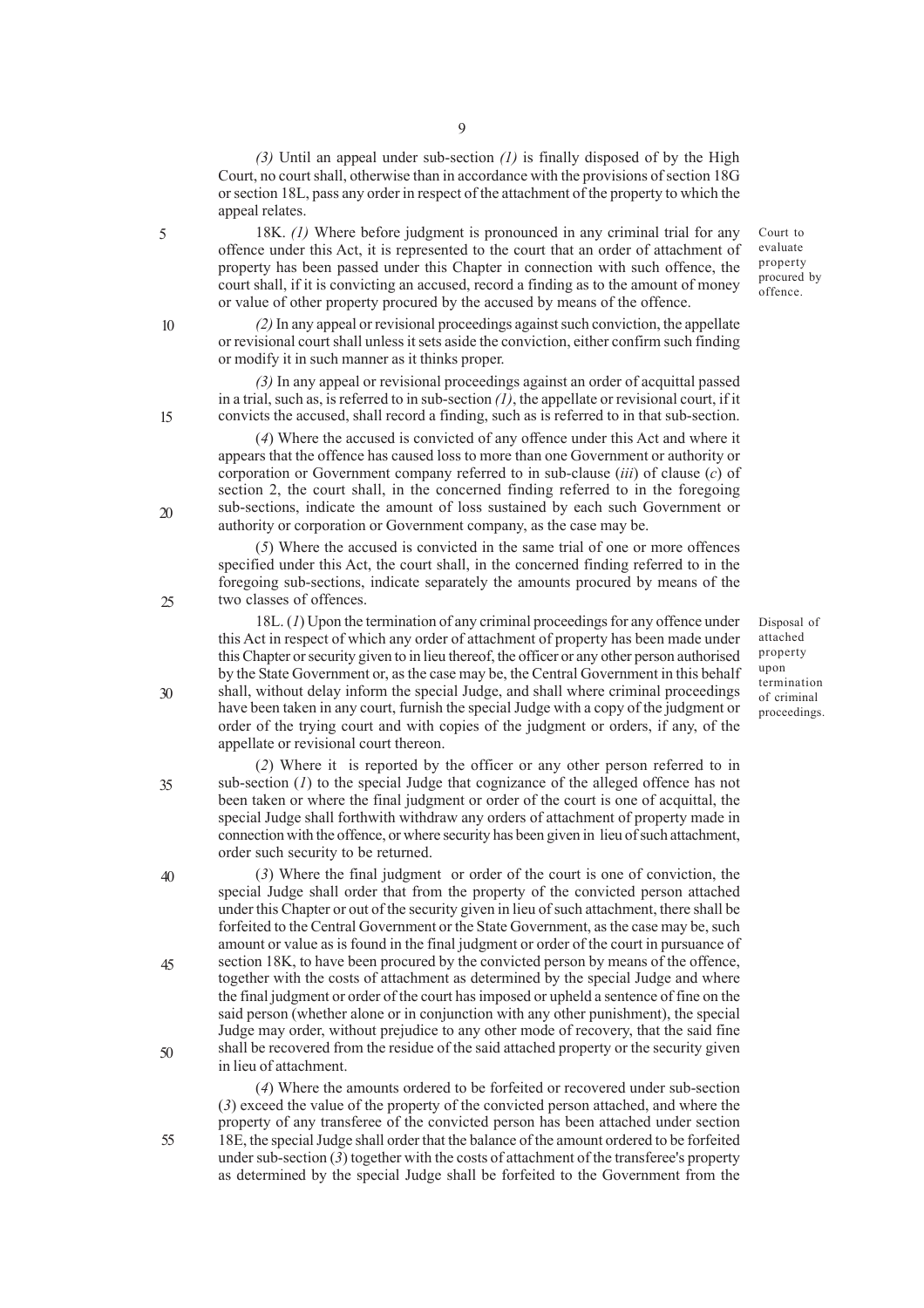attached property of the transferee or out of the security given in lieu of such attachment, and the special Judge may order without prejudice to any other mode of recovery that any fine referred to in sub-section (*3*) or any portion thereof not recovered under that sub-section shall be recovered from the attached property of the transferee or out of the security given in lieu of such attachment.

(*5*) If any property remains under attachment in respect of any offence under this Act or any security given to in lieu of such attachment remains with the special Judge after his orders under sub-sections (*3*) and (*4*) have been carried into effect, the order of attachment in respect of such property remaining shall be forthwith withdrawn or, as the case may be, the remainder of the security shall be returned, under the orders of the special Judge. 10

(*6*) Every sum ordered to be forfeited under this section in connection with any offence under this Act shall, after deduction of the costs of attachment as determined by the special Judge, be credited to the Government or authority or corporation or Government company referred to in sub-clause (*iii*) of clause (*c*) of section 2 of the 15 Act, to which the offence has caused loss, or where there is more than one such Government or authority or corporation or Government company, as the case may be, the sum shall after such deduction as aforesaid, be distributed among them in proportion to the loss sustained by each.

18M. Save as provided in section 18J and notwithstanding anything contained 20 in any other law,—

(*a*) no suit or other legal proceeding shall be maintainable in any court—

(*i*) in respect of any property ordered to be forfeited under section 18L, or which has been taken in recovery of fine in pursuance of an order under that section; or

(*ii*) while any other property is attached under this Chapter, in respect of such other property,

by any person upon whom a notice has been served under section 18C or section 18E or who has made an objection under sub-section (*4*) of section 18C; and

(*b*) no court shall, in any legal proceeding or otherwise, pass any decree or 30 order, other than a final decree to a suit by a person not being a person referred to in clause (*a*), which shall have the effect of nullifying or affecting in any way any subsisting order of attachment of property under this Chapter, or the right of the special Judge to hold security in lieu of any such order of attachment.

18N. No suit, prosecution or other legal proceeding shall lie against any person 35 for anything in good faith done or intended to be done in pursuance of this Chapter.'.

**10.** In section 19 of the principal Act, in sub-section (*1*),—

(*i*) for the words and figures "sections 7, 10, 11, 13 and 15", the words and figures "sections 7, 13 and 15" shall be substituted;

(*ii*) in clause (*a*), for the words "who is employed", the words "who is employed, or as the case may be, was at the time of commission of the alleged offence employed" shall be substituted;  $40$ 

 $(iii)$  in clause  $(b)$ , for the words "who is employed", the words "who is employed, or as the case may be, was at the time of commission of the alleged offence employed" shall be substituted;

 $(iv)$  after clause  $(c)$ , the following provisos shall be inserted, namely:—

Provided that no request can be made, by a person other than a police officer or an officer of an investigation agency or other law enforcement authority, to the appropriate Government or competent authority, as the case may be, for

Bar to other proceedings.

Protection of action taken in good faith.

Amendment of section 19.

45

5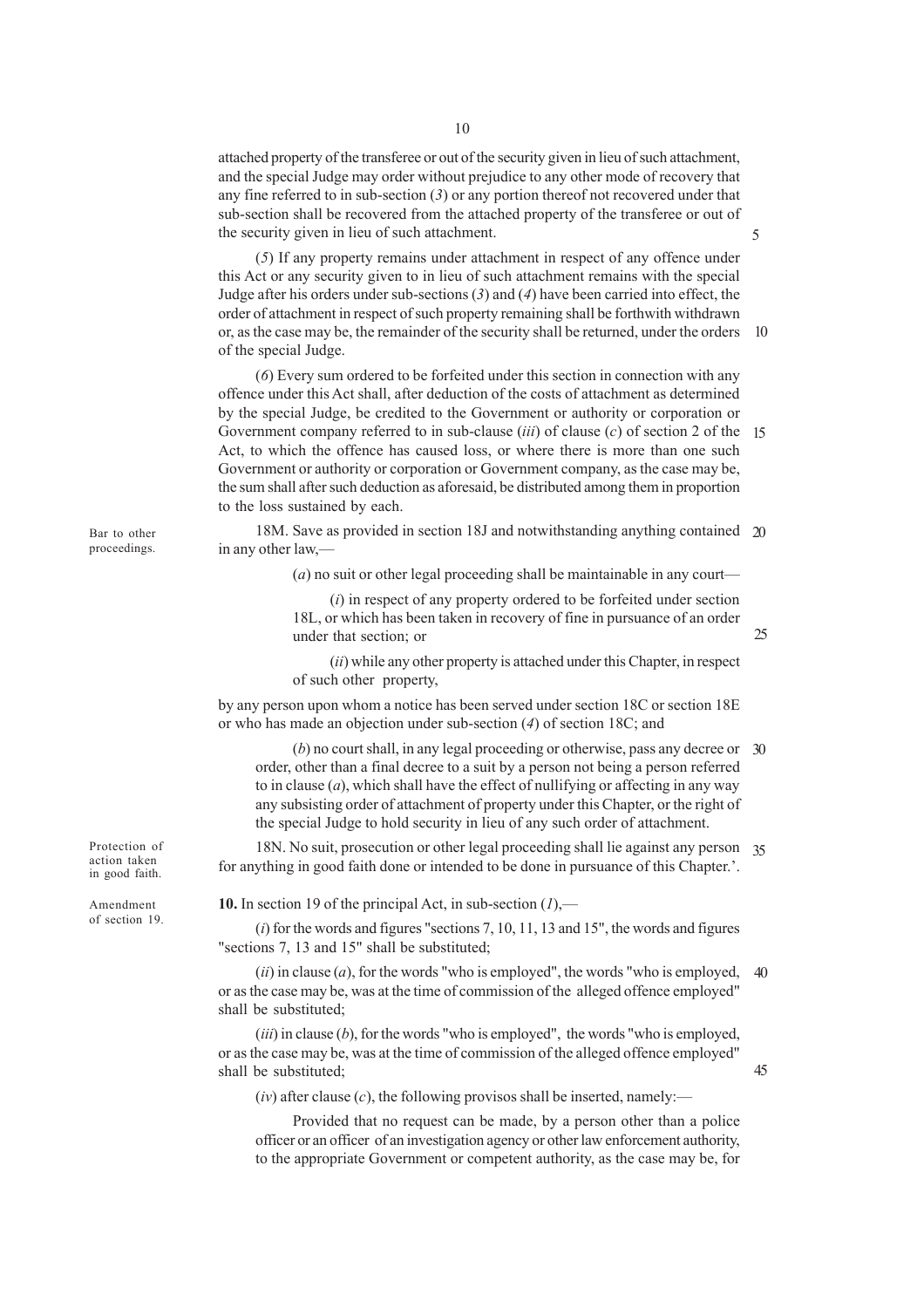the previous sanction of such Government or authority for taking cognizance by the court of any of the offences specified in this sub-section, unless—

(*i*) such person has filed a complaint in a competent court about the alleged offences for which the public servant is sought to be prosecuted; and

(*ii*) the court has not dismissed the complaint under section 203 of the Code of Criminal Procedure, 1973 and directed the complainant to obtain the sanction for prosecution against the public servant for further proceeding:

Provided further that in the case of request from the person other than a police officer or an officer of an investigating agency or other law enforcement authority, the appropriate Government or competent authority shall not accord sanction to prosecute a public servant without providing an opportunity of being heard to the concerned public servant:

Provided also that the appropriate Government or the competent authority, as the case may be, shall convey its decision under this sub-section within a period of three months, which may, for reasons to be recorded in writing by the appropriate Government or the competent authority, that the consultation with the Attorney General or the Advocate General, as the case may be, is required, be extended by a further period of one month.".

**11.** For section 20 of the principal Act, the following section shall be substituted, namely:—

Substitution of new section for section 20.

Presumption where public servant accepts financial or other advantage or any valuable thing. Omission of section 24. Amendment of Ordinance.

"20. Where, in any trial of an offence punishable under section 7, it is proved that an accused person has accepted or obtained or has agreed to receive or attempted to obtain for himself, or for any other person, any financial or other advantage from any person, it shall be presumed, unless the contrary is proved, that he accepted or obtained or agreed to accept or attempted to obtain that financial or other advantage, as the case may be, intending that, in consequence, a relevant public function or activity would be performed improperly either by himself or by another public servant.".

**12.** Section 24 shall be omitted. 30

38 of 1944.

2 of 1974.

5

10

15

20

25

**13.** In the Criminal Law Amendment Ordinance, 1944, in the Schedule,—

(*i*) paragraph 4A shall be omitted;

(*ii*) in paragraph 5, for the words, figures and letter "items 2, 3, 4 and 4A", the words and figures "items 2, 3 and 4" shall be substituted.

**14.** In the Delhi Special Police Establishment Act, 1946, in section 6A, in sub-section  $(I)$ , after the words "where such allegation relates to", the words "the persons who are or have been" shall be inserted. 35

Amendment of Act 25 of 1946.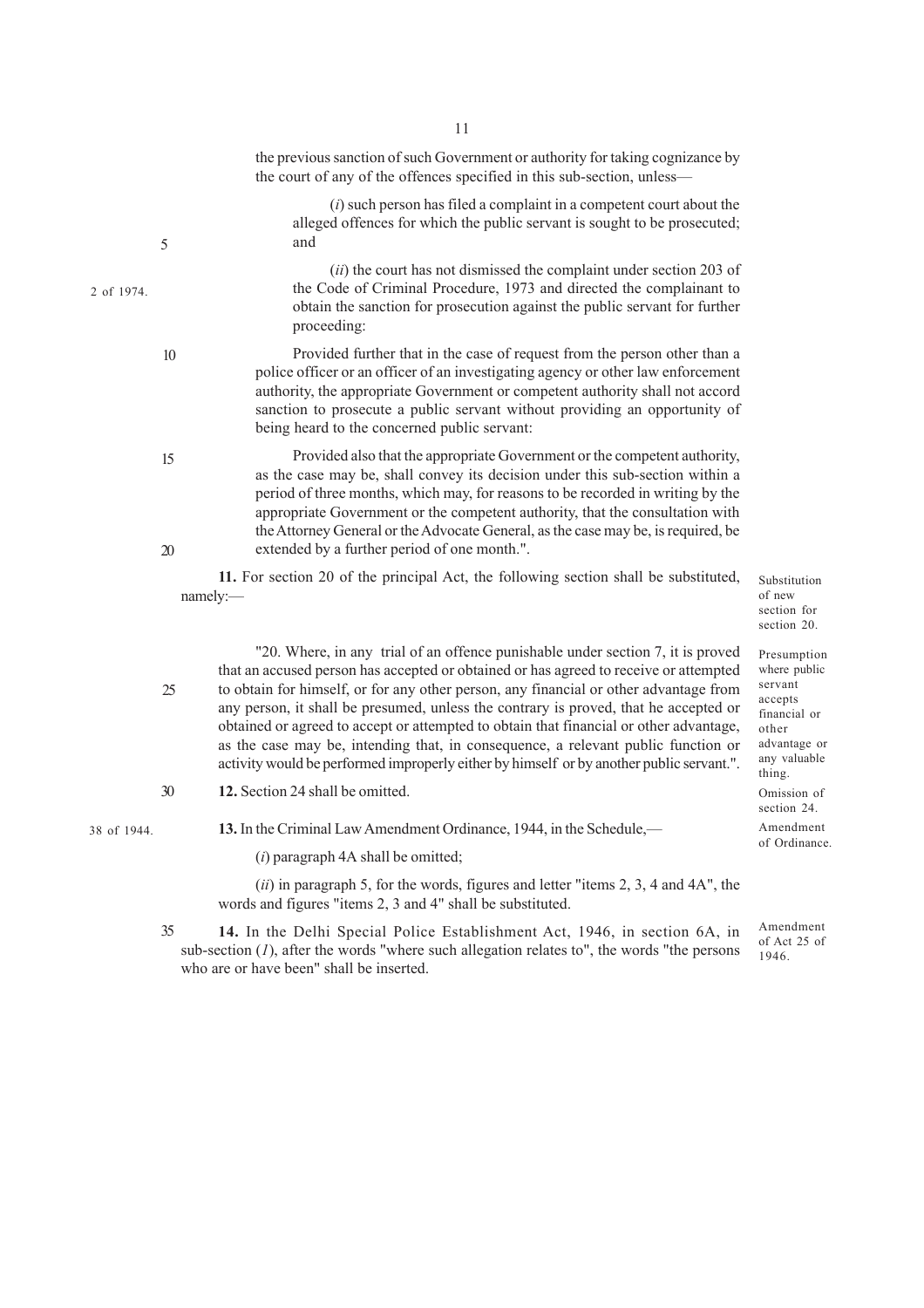### STATEMENT OF OBJECTS AND REASONS

The Prevention of Corruption Act, 1988 provides for prevention of corruption and for matters connected therewith. The ratification by India of the United Nations Convention Against Corruption, the international practice on treatment of the offence of bribery and corruption and judicial pronouncements have necessitated a review of the existing provisions of the Act and the need to amend it so as to fill in gaps in description and coverage of the offence of bribery so as to bring it in line with the current international practice and also to meet more effectively, the country's obligations under the aforesaid Convention. Hence, the present Bill.

2. The salient features of the Bill, *inter alia,* are as follows:—

(*a*) section 7 of the Act at present covers the offence of public servant taking gratification other than legal remuneration in respect of an official act. The definition of offence is proposed to be substituted by a new comprehensive definition which covers all aspects of passive bribery, including the solicitation and acceptance of bribe through intermediaries and also acts of public servants acting outside their competence;

(*b*) the Act at present does not contain any provisions directly dealing with active domestic bribery, that is, the offence of giving bribe. Section 12 of the Act which provides for punishment for abetment of offences defined in section 7 or section 11, covers the offence indirectly. Section 24 provides that a statement made by a bribegiver in any proceeding against a public servant for an offence under sections 7 to 11, 13 and 15 of the Act shall not subject him to prosecution under section 12. Experience has shown that in a vast majority of cases, the bribe-giver goes scot free by taking resort to the provisions of section 24 and it becomes increasingly difficult to tackle consensual bribery. The aforesaid Convention enjoins that the promise, offering or giving, to a public official, directly or indirectly, of an undue advantage, for the official himself or herself or another person or entity, in order that the official act or refrain from acting in the exercise of his or her official duties, be made a criminal offence. Accordingly, it is proposed to substitute a new section 8 to meet the said obligation;

(*c*) as the proposed new definitions of bribery, both as regards the solicitation and acceptance of undue advantage and as regards the promise, offering or giving, to a public official, directly or indirectly, of an undue advantage, are found to be comprehensive enough to cover all offences presently provided in section 8 which covers taking gratification, in order, by corrupt or illegal means, to influence public servant; section 9 which covers taking gratification, for exercise of personal influence with public servant; section 10 which provides for punishment for abetment by public servant of offences defined in section 8 or section 9; and section 11 which provides for public servant obtaining valuable thing without consideration from person concerned in proceeding or business transacted by such public servant; and also the offences presently defined in clauses (*a*), (*b*) and (*d*) of sub-section (*1*) of section 13 of the Act which covers criminal misconduct by a public servant, it is proposed to omit the said sections;

(*d*) it is proposed to substitute section 9 to provide punishment for the offence relating to bribing a public servant by a commercial organisation. A commercial organisation will be guilty of this offence if any person associated with it offers, promises or gives a financial or other advantage to a public servant intending to obtain or retain business or some advantage in the conduct of business for the commercial organisation. The proposed section 10 provides for punishment of persons in charge of a commercial organisation which has been guilty of the offence under the proposed section 9;

(*e*) section 12 at present provides for punishment for abetment of offences defined in section 7 or section 11. It is proposed to substitute section 12 of the Act to provide punishment for abetment of all offences under the Act;

(*f*) it is proposed to substitute sub-section (*1*) of section 13 with a new subsection so as to omit the existing clauses (*a*), (*b*) and (*d*) of sub-section (*1*) as mentioned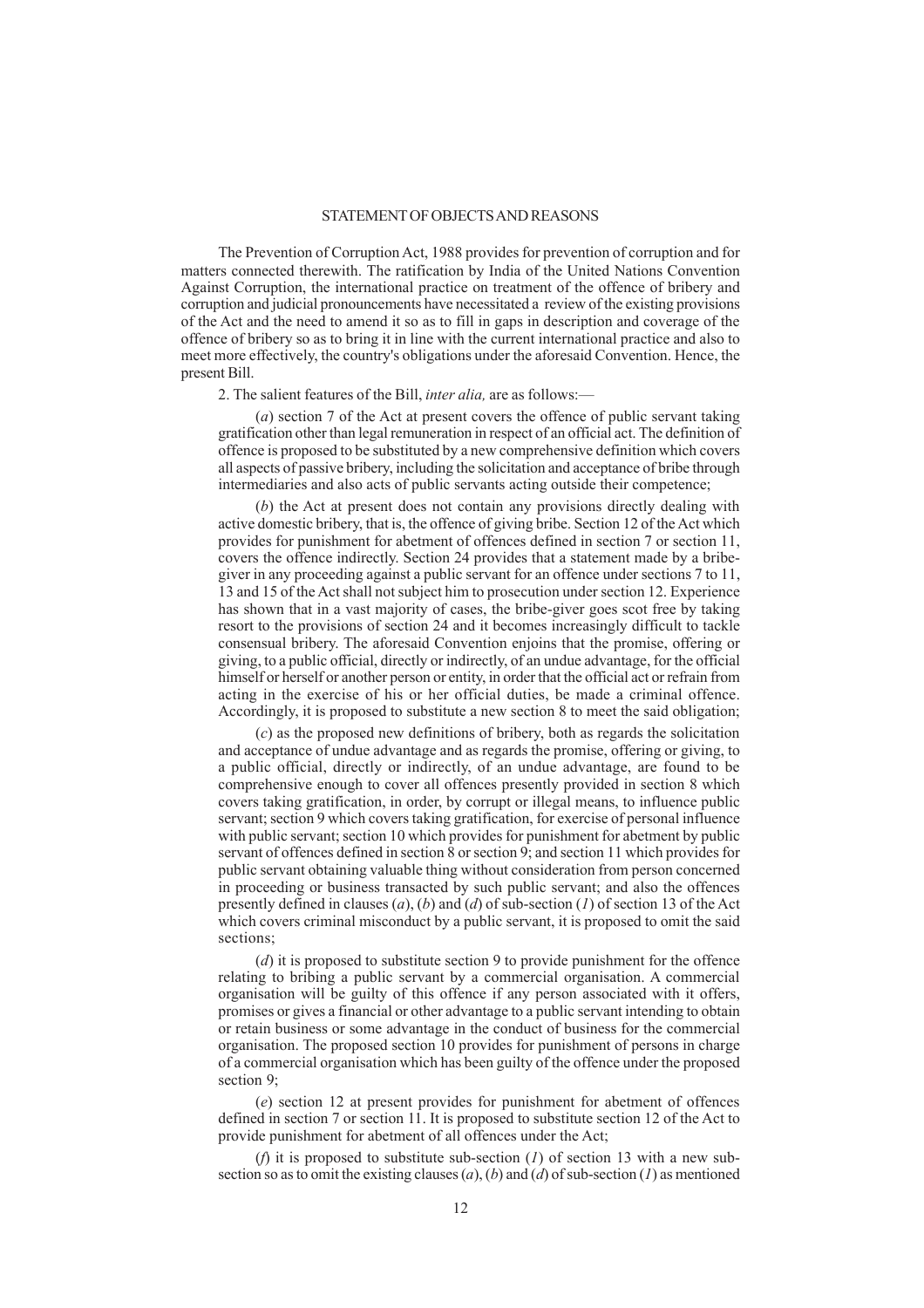above; to incorporate the element of intentional enrichment in the existing clause (*e*) relating to possession of disproportionate assets by a public servant; and to modify the definition of "known sources of income" as contained in *Explanation*, to mean income received from any lawful source, that is, by doing away with the requirement of intimation in accordance with any law, rules or orders applicable to a public servant;

(*g*) section 14 at present provides for habitual commission of offences under sections 8, 9 and 12. It is proposed to substitute section 14 of the Act to provide punishment for habitual commission of all offences under the Act;

(*h*) the Prevention of Corruption Act, at present, does not specifically provide for the confiscation of bribe and the proceeds of bribery. A Bill, namely, the Prevention of Corruption (Amendment) Bill, 2008, to amend the Prevention of Corruption Act, 1988, providing, *inter alia*, for insertion of a new Chapter IVA in the Prevention of Corruption Act for the attachment and forfeiture of property of corrupt public servants on the lines of the Criminal Law (Amendment) Ordinance, 1944, was introduced in the Lok Sabha on 19th December, 2008 and was passed by the Lok Sabha on 23rd December, 2008. However, the said Bill lapsed due to dissolution of the Fourteenth Lok Sabha. It is proposed to insert similar provisions on the lines of the 2008 Bill in the Prevention of Corruption Act;

(*i*) the Prevention of Corruption (Amendment) Bill, 2008 had proposed an amendment to section 19 of the Act on the lines of section 197 of the Code of Criminal Procedure, 1973 for extending protection of prior sanction of the Government or competent authority after retirement or demittance of office by a public servant so as to provide a safeguard to a public servant from vexatious prosectuion for any *bona fide* omission or commission in the discharge of his official duties. The said Bill having lapsed, this protection is, at present, not available for a person who has ceased to be a public servant. Section 19 is, therefore, proposed to be amended to provide the said protection to the persons who ceased to be public servants on the lines of the said Bill. Further, in the light of a recent judgment of the Supreme Court, the question of amending section 19 of the Act to lay down clear criteria and procedure for sanction of prosecution, including the stage at which sanction can be sought, timelines within which order has to be passed, was also examined by the Central Government and it is proposed to incorporate appropriate provisions in section 19 of the Act;

(*j*) section 6A of the Delhi Special Police Establishment Act, 1946 contains a protection of prior approval of the Central Government in respect of officers working at policy making levels in the Central Government before any inquiry or investigation is conducted against them by the Delhi Special Police Establishment. The basic principle behind the protection under section 19 of the Prevention of Corruption Act, 1988 and section 6A of the Delhi Special Police Establishment Act, 1946, being the same, namely, protection of honest civil servants from harassment by way of investigation or prosecution for things done in *bona fide* performance of public duty, it is felt that the protection under both these provisions should be available to public servants even after they cease to be public servants or after they cease to hold sensitive policy level positions, as the case may be. Accordingly, it is proposed to amend section 6A of the Delhi Special Police Establishment Act, 1946 for extending the protection of prior approval of the Central Government before conducting any inquiry or investigation in respect of offences under the Prevention of Corruption Act, 1988, to civil servants holding such senior policy level positions even after they cease to hold such positions due to reversion or retirement or other reasons.

3. The Bill seeks to achieve the above objectives.

*The* 24*th July*, 2013.

NEW DELHI; V. NARAYANASAMY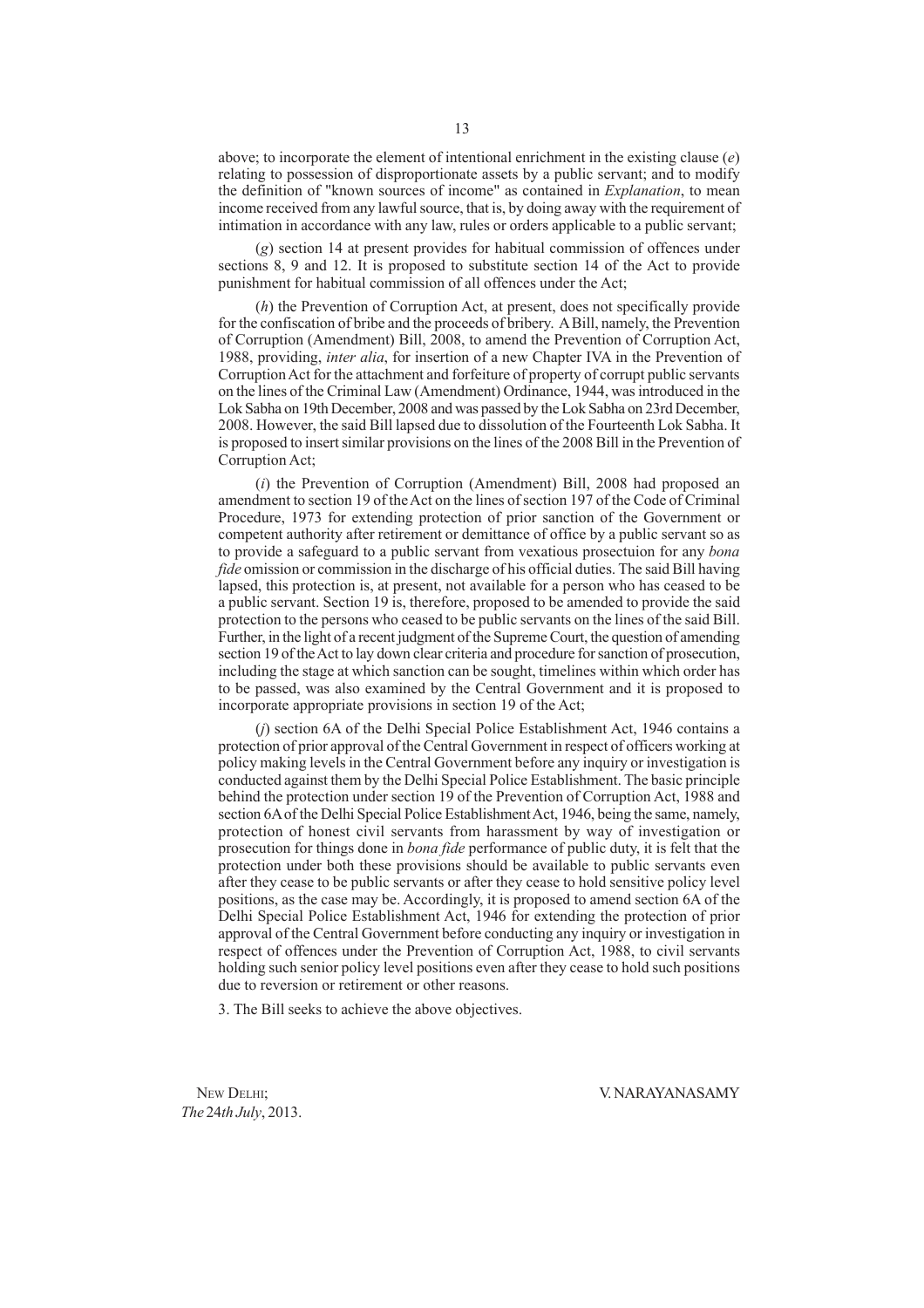### *ANNEXURE*

## EXTRACTS FROM THE PREVENTION OF CORRUPTION ACT, 1988  $(49 \text{ of } 1988)$

| (12011200) |   |   |   |        |  |  |
|------------|---|---|---|--------|--|--|
| *          | * | * | * | $\ast$ |  |  |
| 5. $(I)^*$ | ∗ | * | * | $\ast$ |  |  |

Procedure and powers of special Judge.

(*6*) A special Judge, while trying an offence punishable under this Act, shall exercise all the powers and functions exercisable by a District Judge under the Criminal Law Amendment Ordinance, 1944.

Ord. 38 of 1944.

#### CHAPTER III

 $*$  \*  $*$  \*  $*$  \*  $*$  \*

#### OFFENCES AND PENALTIES

Public servant taking gratification other than legal remuneration in respect of an official act.

**7.** Whoever, being, or expecting to be a public servant, accepts or obtains or agrees to accept or attempts to obtain from any person, for himself or for any other person, any gratification whatever, other than legal remuneration, as a motive or reward for doing or forbearing to do any official act or for showing or forbearing to show, in the exercise of his official functions, favour or disfavour to any person or for rendering or attempting to render any service or disservice to any person, with the Central Government or any State Government or Parliament or the Legislature of any State or with any local authority, corporation or Government company referrred to in clause (*c*) of section 2, or with any public servant, whether named or otherwise, shall be punishable with imprisonment which shall be not less than six months but which may extend to five years and shall also be liable to fine.

*Explanations.—(a)* "Expecting to be a public servant". If a person not expecting to be in office obtains a gratification by deceiving others into a belief that he is about to be in office, and that he will then serve them, he may be guilty of cheating, but he is not guilty of the offence defined in this section.

*(b)* "Gratification". The word "gratification" is not restricted to pecuniary gratifications or to gratifications estimable in money.

*(c)* "Legal remuneration". The words "legal remuneration" are not restricted to remuneration which a public servant can lawfully demand, but include all remuneration which he is permitted by the Government or the organisation, which he serves, to accept.

*(d)* "A motive or reward for doing". A person who receives a gratification as a motive or reward for doing what he does not intend or is not in a position to do, or has not done, comes within this expression.

*(e)* Where a public servant induces a person erroneously to believe that his influence with the Government has obtained a title for that person and thus induces that person to give the public servant, money or any other gratification as a reward for this service, the public servant has committed an offence under this section.

**8.** Whoever accepts or obtains, or agrees to accept, or attempts to obtain, from any person, for himself or for any other person, any gratification whatever as a motive or reward for inducing, by corrupt or illegal means, any public servant, whether named or otherwise, to do or to forbear to do any official act, or in the exercise of the official functions of such public servant to show favour or disfavour to any person, or to render or attempt to render any service or disservice to any person with the Central Government or any State Government or

Taking gratification, in order, by corrupt or illegal means, to influence public servant.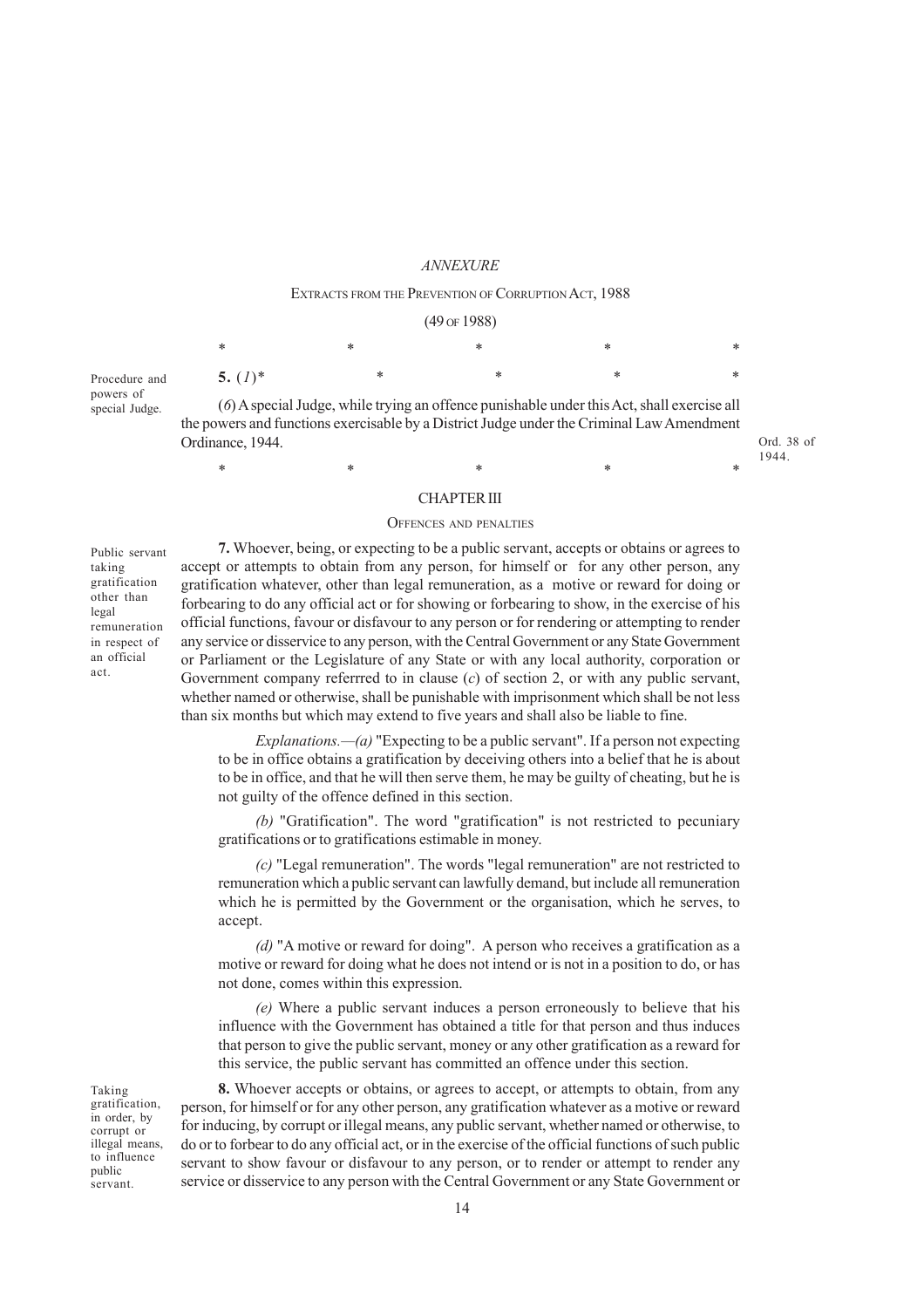Parliament or the Legislature of any State or with any local authority, corporation or Government company referred to in clause (*c*) of section 2, or with any public servant, whether named or otherwise, shall be punishable with imprisonment for a term which shall be not less than six months but which may extend to five years and shall also be liable to fine.

**9.** Whoever accepts or obtains or agrees to accept or attempts to obtain, from any person, for himself or for any other person, any gratification whatever, as a motive or reward for inducing, by the exercise of personal influence, any public servant whether named or otherwise to do or to forbear to do any official act, or in the exercise of the official functions of such public servant to show favour or disfavour to any person, or to render or attempt to render any service or disservice to any person with the Central Government or any State Government or Parliament or the Legislature of any State or with any local authority, corporation or Government company referred to in clause (*c*) of section 2, or with any public servant, whether named or otherwise, shall be punishable with imprisonment for a term which shall be not less than six months but which may extend to five years and shall also be liable to fine.

**10.** Whoever, being a public servant, in respect of whom either of the offences defined in section 8 or section 9 is committed, abets the offence, whether or not that offence is committed in consequence of that abetment, shall be punishable with imprisonment for a term which shall be not less than six months but which may extend to five years and shall also be liable to fine.

**11.** Whoever, being a public servant, accepts or obtains or agrees to accept or attempts to obtain for himself, or for any other person, any valuable thing without consideration, or for a consideration which he knows to be inadequate, from any person whom he knows to have been, or to be, or to be likely to be concerned in any proceeding or business transacted or about to be transacted by such public servant, or having any connection with the official functions of himself or of any public servant to whom he is subordinate, or from any person whom he knows to be interested in or related to the person so concerned, shall be punishable with imprisonment for a term which shall be not less than six months but which may extend to five years and shall also be liable to fine.

**12.** Whoever abets any offence punishable under section 7 or section 11 whether or not that offence is committed in consequence of that abetment, shall be punishable with imprisonment for a term which shall be not less than six months but which may extend to five years and shall also be liable to fine.

**13.** (*1*) A public servant is said to commit the offence of criminal misconduct,—

(*a*) if he habitually accepts or obtains or agrees to accept or attempts to obtain from any person for himself or for any other person any gratification other than legal remuneration as a motive or reward such as is mentioned in section 7; or

(*b*) if he habitually accepts or obtains or agrees to accept or attempts to obtain for himself or for any other person, any valuable thing without consideration or for a consideration which he knows to be inadequate from any person whom he knows to have been, or to be, or to be likely to be concerned in any proceeding or business transacted or about to be transacted by him, or having any connection with the official functions of himself or of any public servant to whom he is subordinate, or from any person whom he knows to be interested in or related to the person so concerned; or

(*c*) if he dishonestly or fraudulently misappropriates or otherwise converts for his own use any property entrusted to him or under his control as a public servant or allows any other person so to do; or

 $(d)$  if he,—

(*i*) by corrupt or illegal means, obtains for himself or for any other person any valuable thing or pecuniary advantage; or

Taking gratification, for exercise or personal influence with public servant.

Punishment for abetment by public servant of offences defined in section 8 or 9.

Public servant obtaining valuable thing, without consideration from person concerned in proceeding or business transacted by such public servant.

Punishment for abetment of offences defined in section 7 or 11.

Criminal misconduct by a public servant.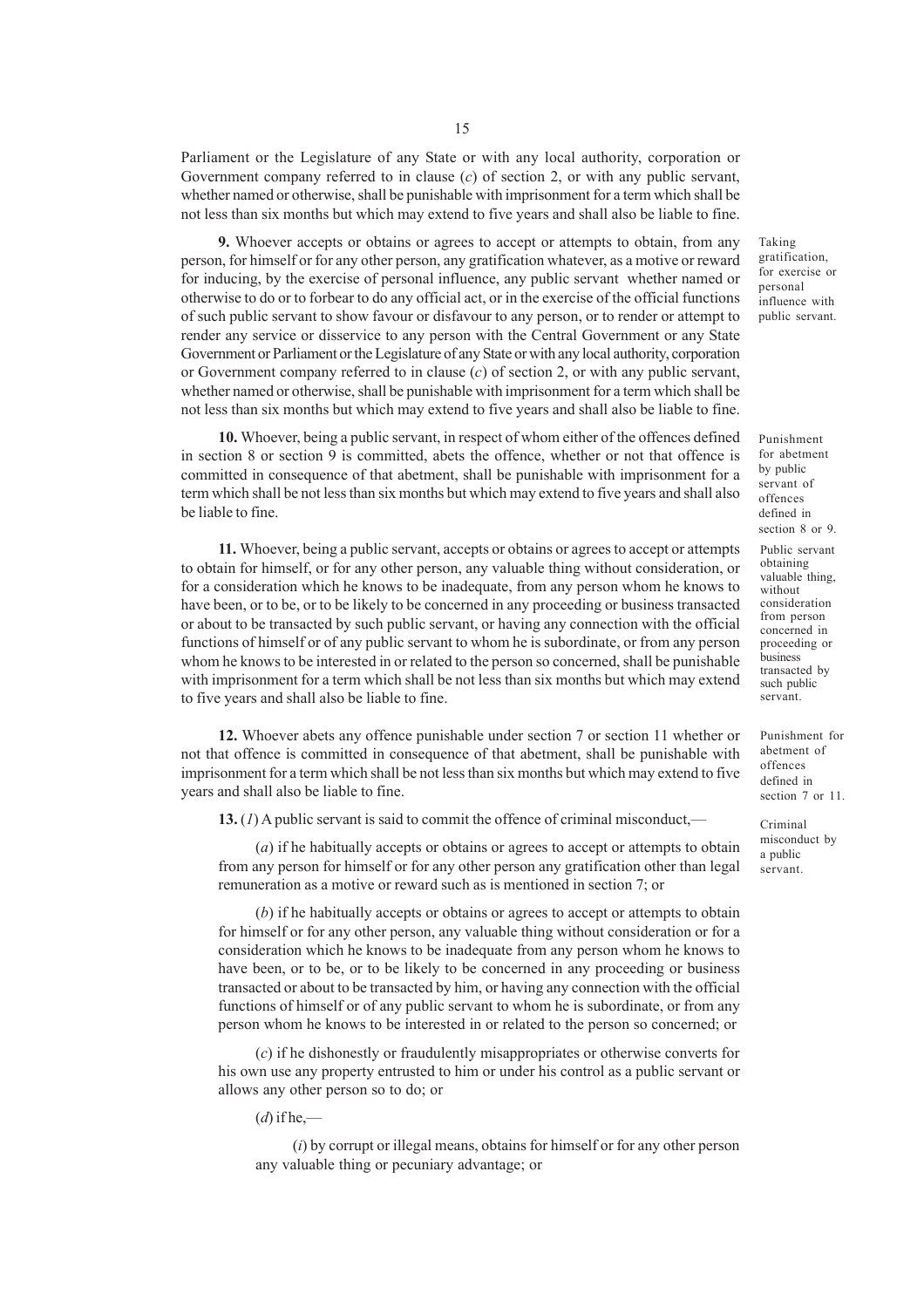(*ii*) by abusing his position as a public servant, obtains for himself or for any other person any valuable thing or pecuniary advantage; or

(*iii*) while holding office as a public servant, obtains for any person any valuable thing or pecuniary advantage without any public interest; or

(*e*) if he or any person on his behalf, is in possession or has, at any time during the period of his office, been in possession for which the public servant cannot satisfactorily account, of pecuniary resources or property disproportionate to his known sources of income.

*Explanation.—*For the purposes of this section, "known sources of income" means income received from any lawful source and such receipt has been intimated in accordance with the provisions of any law, rules or orders for the time being applicable to a public servant.

 $*$  \*  $*$  \*  $*$  \*  $*$  \*

Habitual committing of offence under sections 8, 9 and 12.

**14.** Whoever habitually commits,—

(*a*) an offence punishable under section 8 or section 9; or

(*b*) an offence punishable under section 12,

shall be punishable with imprisonment for a term which shall be not less than two years but which may extend to seven years and shall also be liable to fine.

Punishment for attempt.

**15.** Whoever attempts to commit an offence referred to in clause *(c)* or clause *(d)* of sub-section *(1)* of section 13 shall be punishable with imprisonment for a term which may extend to three years and with fine.

 $*$  \*  $*$  \*  $*$  \*  $*$  \*

#### CHAPTER V

#### SANCTION FOR PROSECUTION AND OTHER MISCELLANEOUS PROVISIONS

**19.** *(1)* No court shall take cognizance of an offence punishable under sections 7, 10, 11, 13 and 15 alleged to have been committed by a public servant, except with the previous sanction,— Previous sanction necessary for prosecution.

> (*a*) in the case of a person who is employed in connection with the affairs of the Union and is not removable from his office save by or with the sanction of the Central Government, of that Government;

> (*b*) in the case of a person who is employed in connection with the affairs of a State and is not removable from his office save by or with the sanction of the State Government, of that Government;

> (*c*) in the case of any other person, of the authority competent to remove him from his office.

> $*$  \*  $*$  \*  $*$  \*  $*$  \*

Presumption where public servant accepts gratification other than legal remuneration.

**20.** *(1)* Where, in any trial of an offence punishable under section 7 or section 11 or clause (*a*) or clause (*b*) of sub-section (*1*) of section 13 it is proved that an accused person has accepted or obtained or has agreed to accept or attempted to obtain for himself, or for any other person, any gratification (other than legal remuneration) or any valuable thing from any person, it shall be presumed, unless the contrary is proved, that he accepted or obtained or agreed to accept or attempted to obtain that gratification or that valuable thing, as the case may be, as a motive or reward such as is mentioned in section 7 or, as the case may be, without consideration or for a consideration which he knows to be inadequate.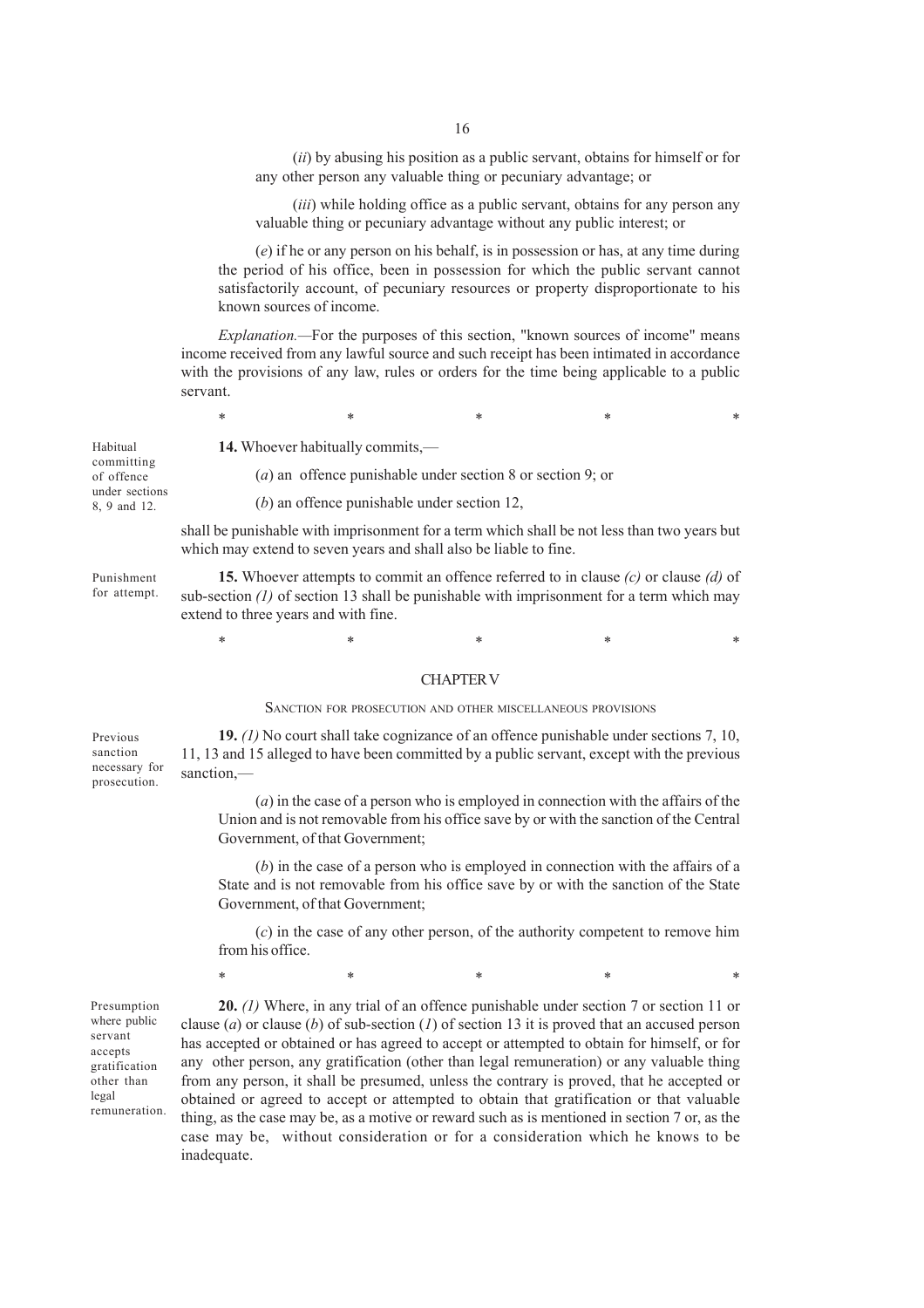*(2)* Where in any trial of an offence punishable under section 12 or under clause *(b)* of section 14, it is proved that any gratification (other than legal remuneration) or any valuable thing has been given or offered to be given or attempted to be given by an accused person, it shall be presumed, unless the contrary is proved, that he gave or offered to give or attempted to give that gratification or that valuable thing, as the case may be, as a motive or reward such as is mentioned in section 7, or, as the case may be, without consideration or for a consideration which he knows to be inadequate.

(*3*) Notwithstanding anything contained in sub-sections (*1*) and (*2*), the court may decline to draw the presumption referred to in either of the said sub-sections, if the gratification or thing aforesaid is, in its opinion, so trivial that no interference of corruption may fairly be drawn.

 $*$  \*  $*$  \*  $*$  \*  $*$  \*

**24.** Notwithstanding anything contained in any law for the time being in force, a statement made by a person in any proceeding against a public servant for an offence under sections 7 to 11 or under section 13 or section 15, that he offered or agreed to offer any gratification (other than legal remuneration) or any valuable thing to the public servant, shall not subject such person to a prosecution under section 12.

Statement by bribe-giver not to subject him to prosecution.

 $\mathcal{L}=\mathcal{L}$ EXTRACTS FROM THE CRIMINAL LAW AMENDMENT ORDINANCE, 1944

(ORD. 38 OF 1944)

 $*$  \*  $*$  \*  $*$  \*  $*$  \*

 $*$  \*  $*$  \*  $*$  \*  $*$  \* THE SCHEDULE

# (*See* section 2)

#### *Offences in connection with which property is liable to be attached*

 $*$  \*  $*$  \*  $*$  \*  $*$  \*

 $*$  \*  $*$  \*  $*$  \*  $*$  \*

 $*$  \*  $*$  \*  $*$  \*  $*$  \*

49 of 1988.

4A. An offence punishable under the Prevention of Corruption Act, 1988.

5. Any conspiracy to commit or any attempt to commit or any abetment of any of the offences specified in items 2, 3 and 4.

# ———— EXTRACT FROM THE DELHI SPECIAL POLICE ESTABLISHMENT ACT, 1946

### (25 OF 1946)

 $*$  \*  $*$  \*  $*$  \*  $*$  \*

49 of 1988.

6A. (*1*) The Delhi Special Police Establishment shall not conduct any inquiry or investigation into any offence alleged to have been committed under the Prevention of Corruption Act, 1988 except with the previous approval of the Central Government where such allegation relates to—

(*a*) the employees of the Central Government of the level of Joint Secretary and above; and

(*b*) such officers as are appointed by the Central Government in corporations established by or under any Central Act, Government companies, societies and local authorities owned or controlled by that Government.

 $*$  \*  $*$  \*  $*$  \*  $*$  \*

Central Government to conduct inquiry or investigation.

Approval of